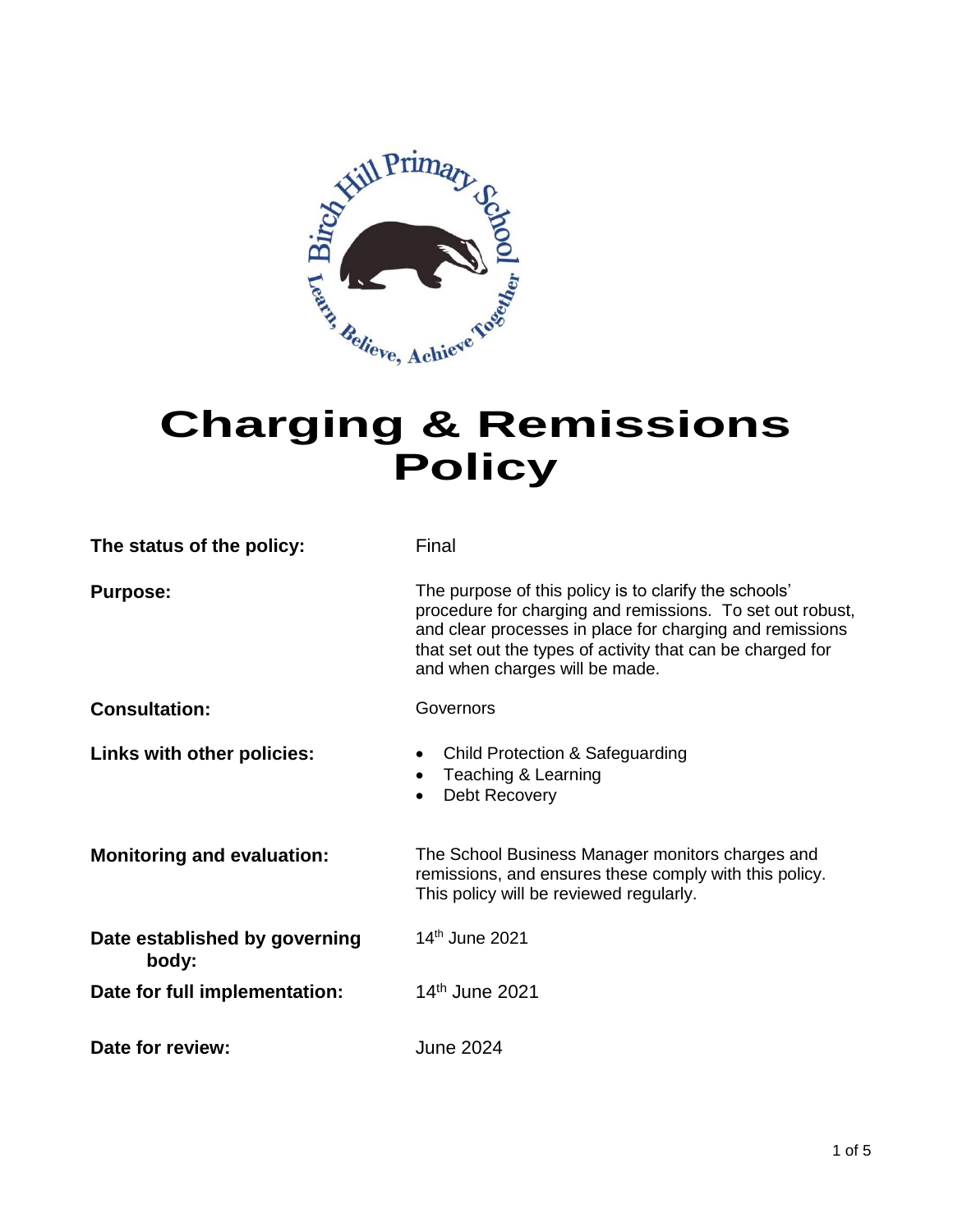# **Principles**

We are committed to a free school education for all.

# **We aim to:**

- ensure that education in school is free
- ensure that activities offered wholly or mainly during normal school teaching time should be available to all pupils regardless of their parents'/carers' ability or willingness to help meet the cost
- ensure that there is no statutory requirement to charge for any form of education; however, the school has the discretion to charge for optional activities provided wholly or mainly out of school hours
- ensure that the school has the right to invite voluntary contributions for the benefit of the school or in support of activities organised by the school, whether during or outside school hours

# *The Governing Body may charge for activities outside school session time.*

All charges or requests for voluntary contributions must comply with the law.

# **Legislation and guidance**

This policy is based on advice from the Department for Education (DfE) on charging for school activities and the Education Act 1996, sections 449-462 of which set out the law on charging for school activities in England.

# **Roles and responsibilities The governing board**

The governing board has overall responsibility for approving the charging and remissions policy, but can delegate this to a committee, an individual governor or the headteacher. The governing board also has overall responsibility for monitoring the implementation of this policy.

# **Headteachers**

The headteacher is responsible for ensuring staff are familiar with the charging and remissions policy, and that it is being applied consistently.

# **Staff**

Staff are responsible for:

Implementing the charging and remissions policy consistently Notifying the headteacher of any specific circumstances which they are unsure about or where they are not certain if the policy applies

The school will provide staff with appropriate training in relation to this policy and its implementation.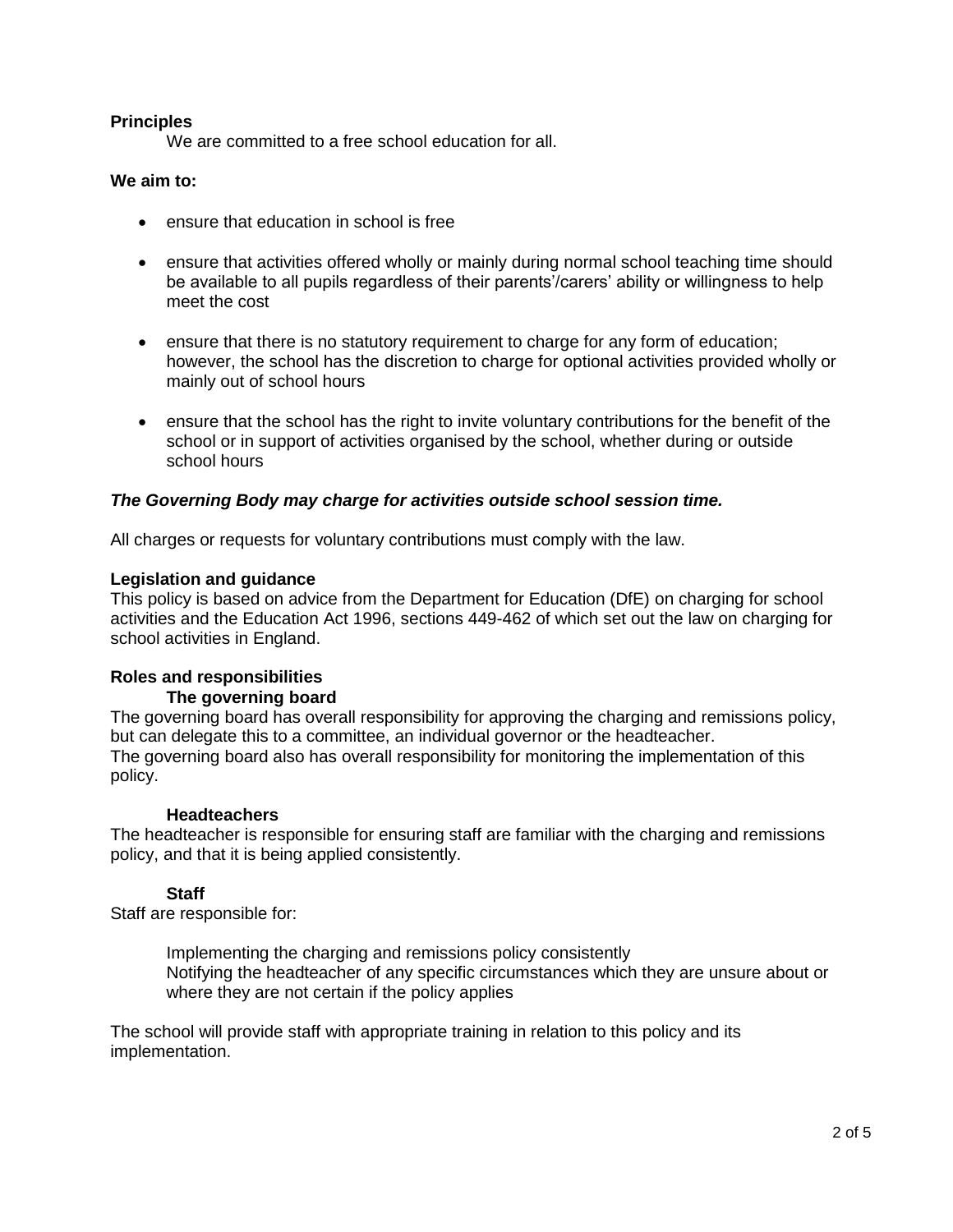# **Admission**

No charge is to be made for admission into the school.

# **Education During School Hours**

'School hours' are those in which the school is actually in session, not the break in the middle of the day.

With very few exceptions a charge for education is unlikely to be legal. Where an activity is part of the syllabus of a prescribed examination or is required to fulfil statutory duties relating to the National Curriculum or to religious education, then charges may not be made for tuition, materials or transport.

A voluntary contribution is requested from parents each year to contribute towards the costs or arts and crafts materials, cookery and stationery. All stationery is provided by school so that parents do not provide pencil cases or other items. This contribution is entirely voluntary and resources are not withed from any child should the contribution not be made.

In Year 6, a further voluntary contribution may be requested to help contribute towards the cost of leaver events celebrating Year 6's time at Birch Hill.

The only area of school curricular provision for which a charge may be made is instrumental music tuition for individual pupils or pupils in groups where that tuition does not form part of the National Curriculum or of a prescribed examination syllabus being followed by a pupil.

Parents will have to pay an annual fee to cover the cost of insuring instruments if they wish their children to take them home.

A non-school organisation which arranges an activity to take place during school hours may charge parents who want their child to join the activity. Parents wishing their child to participate in the activity must obtain the school's permission for their absence from school.

# **Public Examination**

No charge can be made for entry to public examinations where the pupil is being prepared for entry to the examination by the school. No charge is to be made for any books, materials, instruments, equipment or trips required for the purpose of the examination.

The cost of the examination entry may be passed to parents/carers only:

If a pupil is entered for an examination for which he/she has not been prepared by the school. If the examination is not on the set list but the school arranges for the pupil to take it. Where the pupil 'fails without good reason to meet any examination requirements for that syllabus.' (however schools are advised to proceed with caution, in particular ensuring that parents receive adequate information at the time when examination entries are made).

# **Charges for Out of School Activities**

An activity that takes place outside school hours cannot be charged for if it is an essential part of the syllabus of a prescribed examination or is required to fulfil statutory duties relating to the National Curriculum or to religious education. Any other activity which takes place wholly or mainly outside school hours, *before school, after school* and **residential**, is defined as an 'optional extra' activity and can be charged for.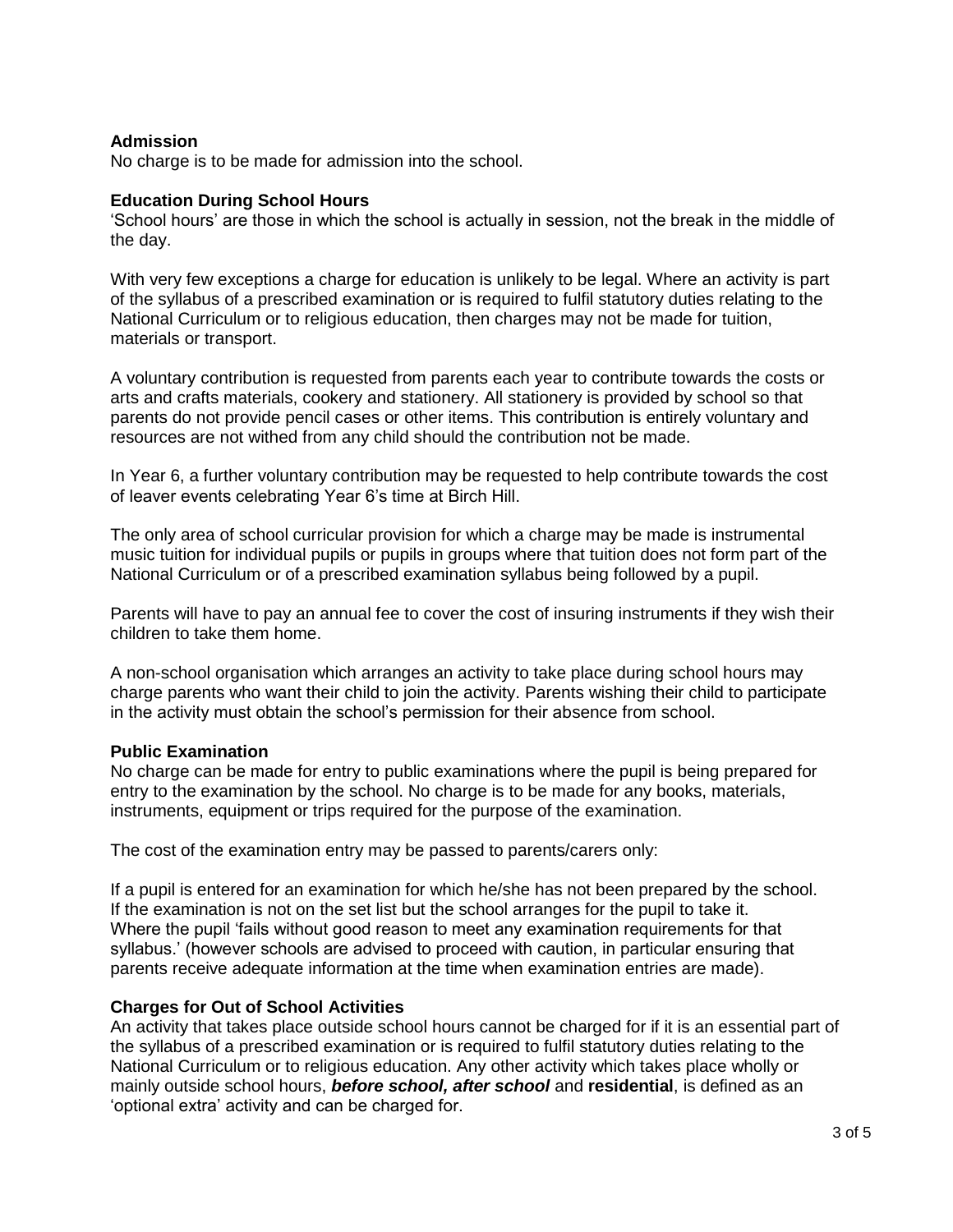Charges for 'optional extras' outside of school hours *should, where relevant,* include: staff costs – including *management,* support *(including site, ICT and other)* and *supervisor*  and teacher costs, the additional cost of support services such as power, water and insurance, materials, books and equipment, travel, board and lodging for pupils and entrance charges to facilities

A separate contract should be given to staff involved in activities, otherwise no charge is possible.

With an 'optional extra':

Parents can chose whether their children attend or not;

No profit can be included from any charges made - it is to be based on the actual cost of the activity divided by the number of pupils taking part;

Charges on some cannot be used to subsidise others i.e. the cost will not include a share of the cost of any remissions - if further funds need to be raised, for example, to help in hardship cases, this must be by voluntary contributions or general fund-raising;

A charge cannot be made for alternative provision for any pupils not attending.

For day activities, if most of the time spent is during school hours then the activities count as taking place entirely within school hours and no charge may be made. If most of the trip is outside school hours then a charge is allowed. Only the element of travel that takes place during school hours may be counted as part of the activity.

#### **School Run After School Activities**

We will charge for use of materials during after school clubs if applicable. We will advise parents of the cost at the beginning of each term.

# **Residential Activities**

For residential activities, a trip counts as falling within school time if the number of sessions missed by the pupils amounts to half or more of the number of half days taken up by the activity. Each school day is normally divided into two sessions and each 24 hour period is divided into two half days beginning at noon and midnight.

# **The Governing Body will charge parents for board and lodgings for trips that count as falling within school time.**

Schools may charge pupils, staff or parents for transport in their minibuses only if they hold a permit issued under section 19 of the Transport Act 1985. The permit exempts the school from Public Service Vehicle (PSV) operator and driver licensing requirements.

# **Damage to Property**

The Governing Body reserves the right to ask parents to contribute to the cost of repairs or of replacing defaced, damaged or lost property where this is a result of a pupil's inappropriate behaviour.

# **VOLUNTARY CONTRIBUTIONS**

Voluntary contributions may be made for activities taking place during or outside the school day. However, no child will be excluded because his/her parents/carers did not contribute to funds.